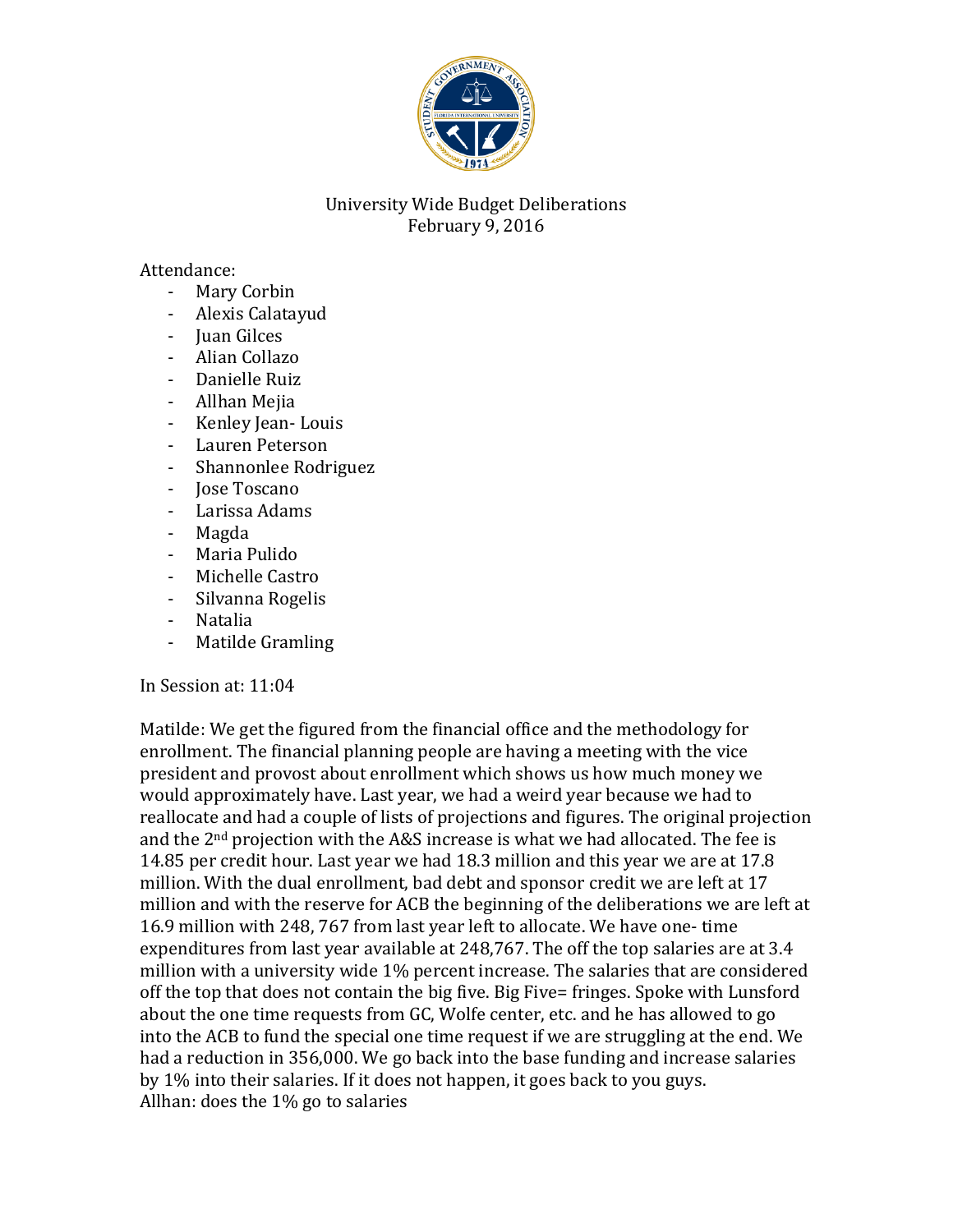## Matilde: not always

Alian: Why do we have to pay for dual enrollment

Matilde: it comes from higher level financial planning offices and the state mandates that we must fund it.

Matilde: Once we take the base funding we have 902,000. And we start the year at 4.2 million and we are down at 300K consistent with what was said at the beginning.

For U-Wide you start at a cut and not a new allocation rate

Alian: Pretty much the A&S increase went where? Career Services?

Matilde: It went to TRAC and Career Service, it was 1 million out of the 2.2 million.

Matilde: I know last year we did across the board budget cuts but I don't believe that because you hurt some organizations as part of the across the board. Also keep in mind, the strategic plan goals because that's how you got the increase last year.

Juan: How much are we starting with?

Matilde: 4,475, 720

Alexis: Can you help me understand where we're at this year because last year it seems like we allocated 10 million and this year we have 4 million?

Matilde: I think what you're saying is a little bit different. These all include base funding area, the four that we are doing is after the base funding is out and if you put them back in then it would be 13.8- 13.5 million. The 248,000 came out from the last year projection. The difference is 356, 977. Jose: does that answer your question Alexis.

Alexis: Yes because we are taking out of the bases.

Matilde: Fringes are going up but no one knew of it beforehand. They don't know it's going to hit them by that much. They are base funding which means their operations are going to take a hit apart from the special project. The ones that are affected are GC, Wolfe, Rec Center, Aquatics.

Alian: What would happen if we can't fund Fringe?

Jose: then we cut OPS and the services are cut back Matilde: The building wouldn't run the same and they would probably start charging.

Maria: Does that mean that we can go back and examine the other funding including the base funding.

Jose: Yes

Alexis: Dr. Lunsford allowed for us to go into the ACB for special projects? Matilde: Only for the one time projects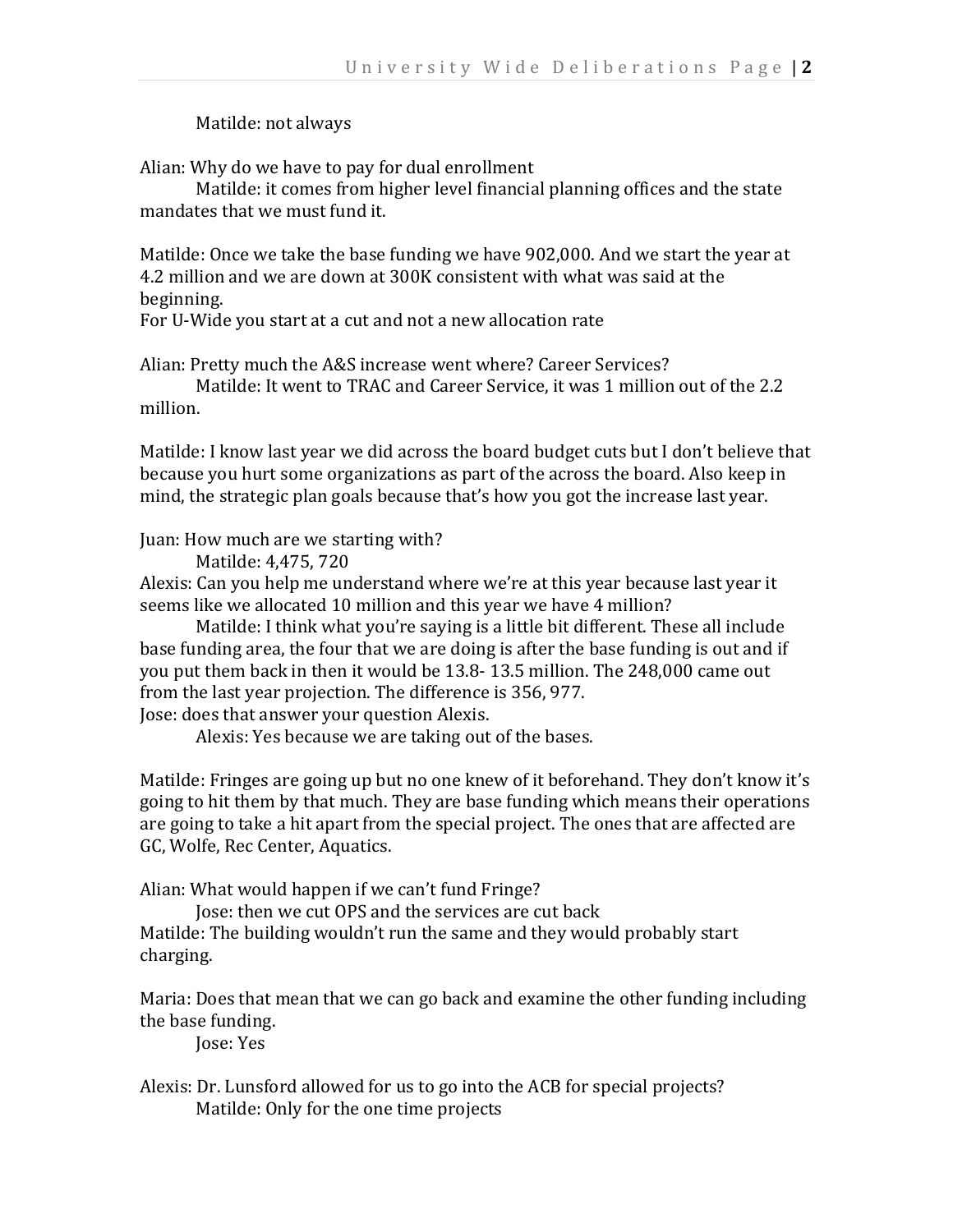Jose: Stop paying attending to the 248,000 because of the fringes pay attention to the main sheet with the 4.2 million

Matilde: The Fringes is recurring so we take that out of the 4.2 million. From the 4.475 million take out the fringes then you're left with 4.275 million Alexis: what is the ceiling that Lunsford gave us for the ACB

Matilde: We have to look at it as we go along. If no one has any questions we can start now

Mary: Every one go to BMI. Were going to review the things that must be funded and work from there

Alexis moves to fund BMI music license for \$35,617

Alian seconds. Alexis: y Juan: y Mary: y Alian: y Dani: y Allhan: y Kenley: y Lauren: y Maria: y

Juan: How much money are we left with? Matilde: 4.191 Million

Alexis: Did common reading even present? Michelle: They didn't put in a request so its zero funded

Alian moves to allocate 43255 to Convocation? Juan Seconds Alexis: y Juan: y Mary: y Alian: y Dani: y Allhan: y Kenley: y Lauren: y Maria: y Juan: Next we have Orgsync

Maria moves to allocate 30,068 to Org sync. Juan seconds Alexis: y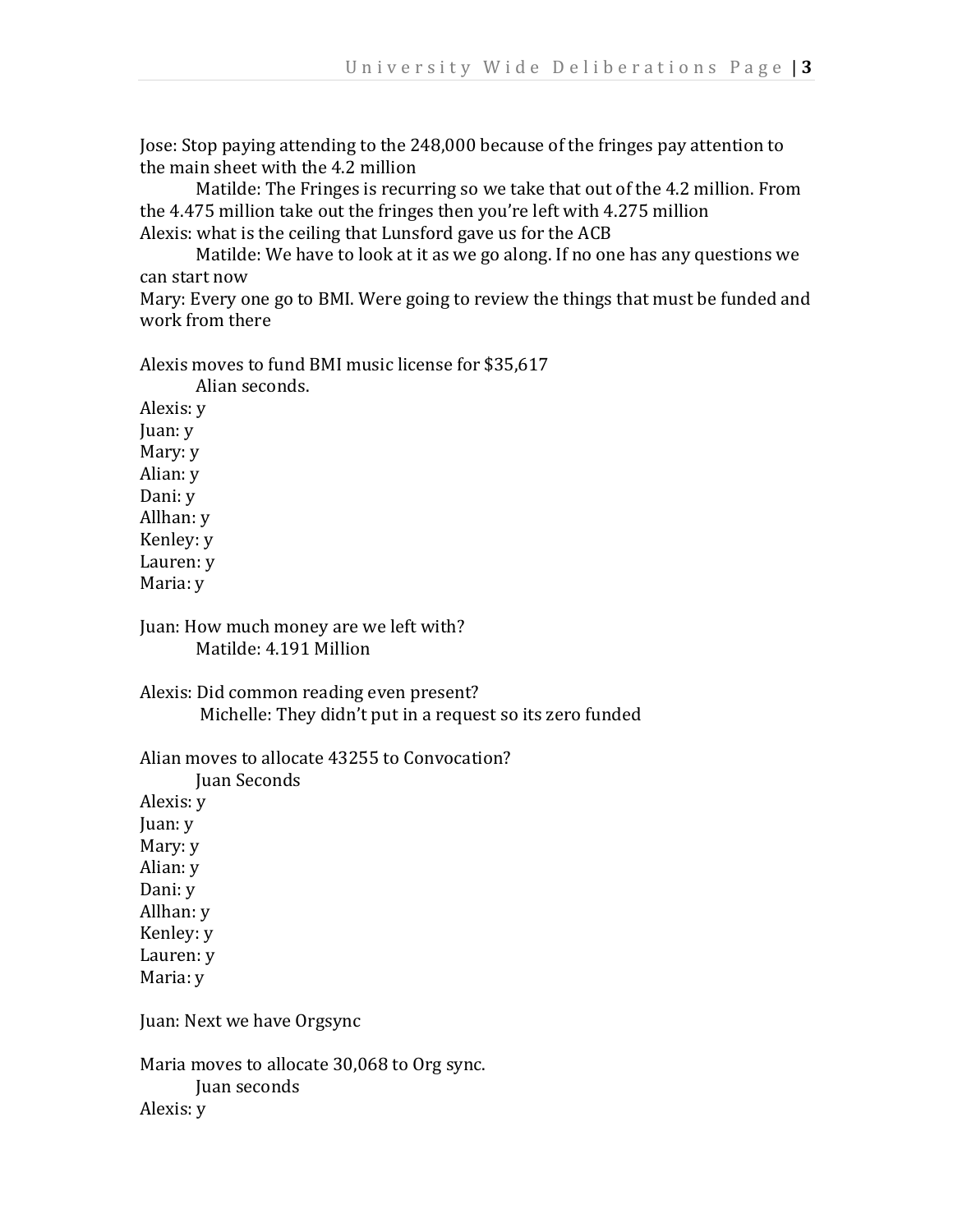| Juan: y                                                |
|--------------------------------------------------------|
| Mary: y                                                |
| Alian: y                                               |
| Dani: y                                                |
| Allhan: y                                              |
| Kenley: y                                              |
| Lauren: y                                              |
| Maria: y                                               |
| Mary: Next we have student handbook                    |
| Alian moves to allocate 44,310 to the student handbook |
| Juan seconds                                           |
|                                                        |
| Alexis: y                                              |
| Juan: y                                                |
| Mary: y                                                |
| Alian: y                                               |
| Dani: y                                                |
| Allhan: y                                              |
| Kenley: y                                              |
| Lauren: y                                              |
| Maria: y                                               |

Mary: Next we have Student Life Alian moves to allocate \$13,500 to the student life awards. Allhan Seconds Alexis: y Juan: y Mary: y Alian: y Dani: y Allhan: y Kenley: y Lauren: y Maria: y

Allhan: We have to go one by one because if we go alphabetically then we will get confused since we are not doing across the board funding.

Mary: U-Wide leadership retreat

Alexis: What happens if we do 36,000 instead of the 44,000 or 38,000? Jose: It will affect the giveaways and the speaker

Alian: Does everyone feel comfortable with keeping the number the same from last year?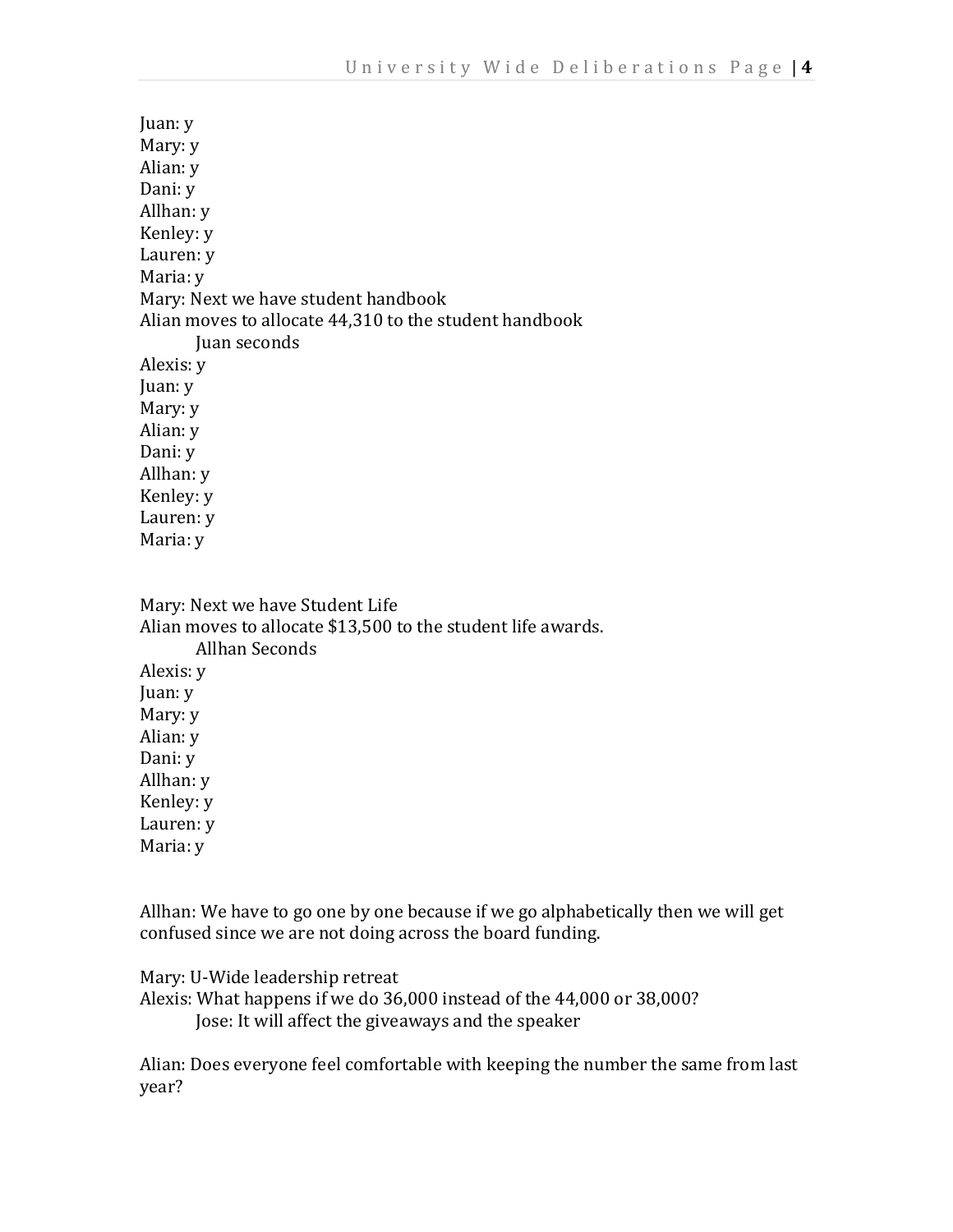Juan: I move to allocate the 38, 500 to the Leadership Retreat

Alian seconds. Alexis: y Juan: y Mary: y Alian: y Dani: y Allhan: y Kenley: y Lauren: y Maria: y

Alexis: What don't we have cut?

Alian: I don't think that we can cut homecoming because it would be worse than last year especially due to the costs. I think that we can allocate the last years number and if we have extra at the end then we can revisit and see if we can help them out.

Maria: Can we add a proviso to explore the venues with less production costs. Because I feel the production is what is killing them Mary: We can't proviso them

Alexis moves to have a ten minute discussion Maria seconds.

Alian: The concert is something that affects all students and homecoming is something all students enjoy

Alexis: We have to start looking next year if the concert falls again then we have to look at the numbers from last year and then going on a third year problem.

Alian moves to allocate 425K to Homecoming.

Juan seconds Alexis: y Juan: y Mary: y Alian: y Dani: y Allhan: y Kenley: y Lauren: y Maria: y

Alexis: We have a couple that operate on bare bones budgets and my first would be the women center.

Allhan: Does everyone agree that we keep ISSS the same?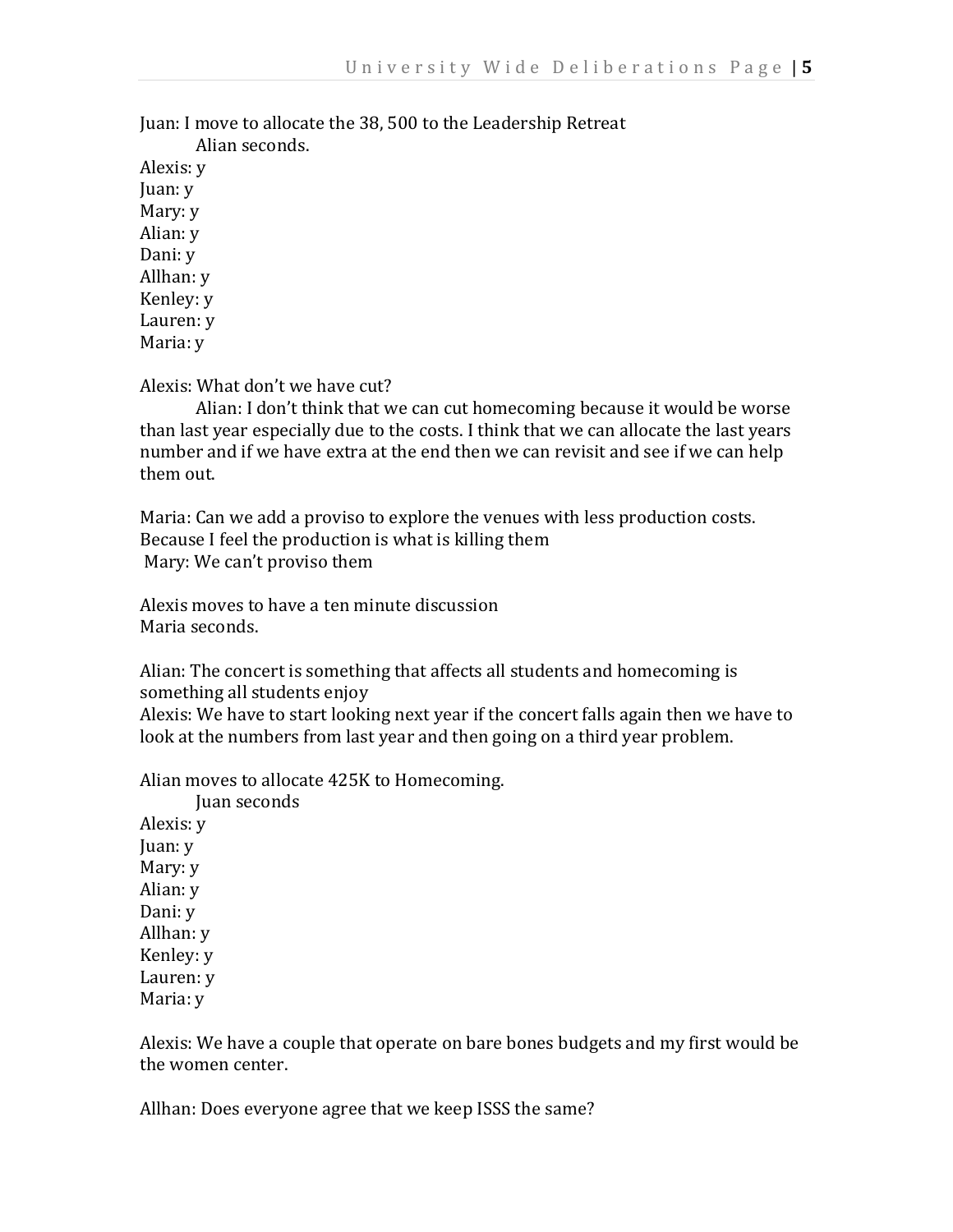## Everyone agrees

Maria moves to allocate 44,200 to ISSS. All second Alexis: y Juan: y Mary: y Alian: y Dani: y Allhan: y Kenley: y Lauren: y Maria: y

Allhan: We have 3.5 million left

Juan moves to a ten- minute discussion time for the women center 11:57 Alian seconds

Juan: I want to bring to everyone's attention that there is a new line item that says they are requesting a graduate assistant. We should not fund the new line item for the graduate assistant.

Alian: I agree

Maria: Are we keeping it at last years budget

Alian: I want to see if there is another place where we can help them out since they do work hard. I say that we can give them an extra 1500

Allhan: I think that we should give them an extra 3,000. Also are we including overhead in the number

Matilde: The overhead is included in the number that you give me Ends discussion at 12:00 p.m.

Alian moves to allocate 68,000 Allhan seconds Alexis: y Juan: y Mary: y Alian: y Dani: y Allhan: y Kenley: Abstain Lauren: y Maria: y

Kenley moves to a three minutes recess, Alian seconds. 12:02 p.m.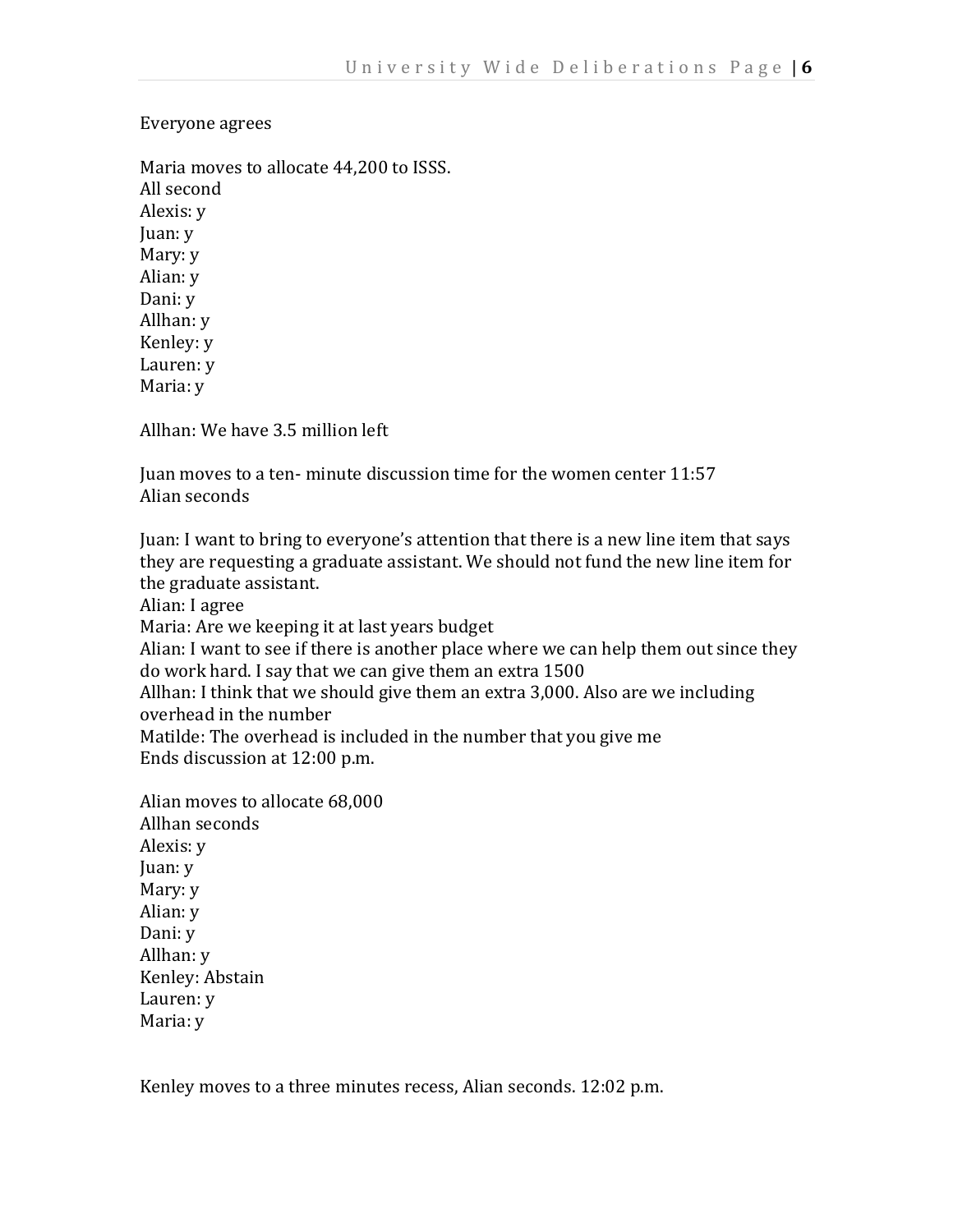(12:15 p.m.) Maria moves to openly discuss Relay and DM

Maria: Last year we wrote in Proviso that DM would have to be contingent to retain 10% of the fundraising money to the next year

Patty: The money asked for is for the leading up to the event and they only carry over 5%. The money is used to engage students on campus and leadership development.

Juan: Leadership development is the biggest priority for both

Alian: These are two events that affect huge amounts of students and allows for outreach for the community and it's a minimal cost of the budget and things like this of 1700 we need to fund because the increases that they are asking for is not 70% its increases that are going to programs that have a really good output for student engagement.

Mary: Both of the organization help with the strategic planning with outreach and the affinity for the first two years

Kenley: If we increase then we have to cut something else Alian: We have to be strategic about increases and cuts Juan: I'm thinking about 1,000 increase Maria: Are we including proviso Patty: With such a small budget it would take away some of the freedom of the event.

Juan moves to allocate 4,000 to DM Dani seconds

Alexis: y Juan: y Mary: y Alian: y Dani: y Allhan: y Kenley: y Lauren: y Maria: y

Relay for Life Mary moves to enter three minute discussion Mary: My argument is the same for relay because of the opportunities available to students. Allhan moves to allocate 4,000 to Relay for Life Alian seconds

Alexis: y Juan: y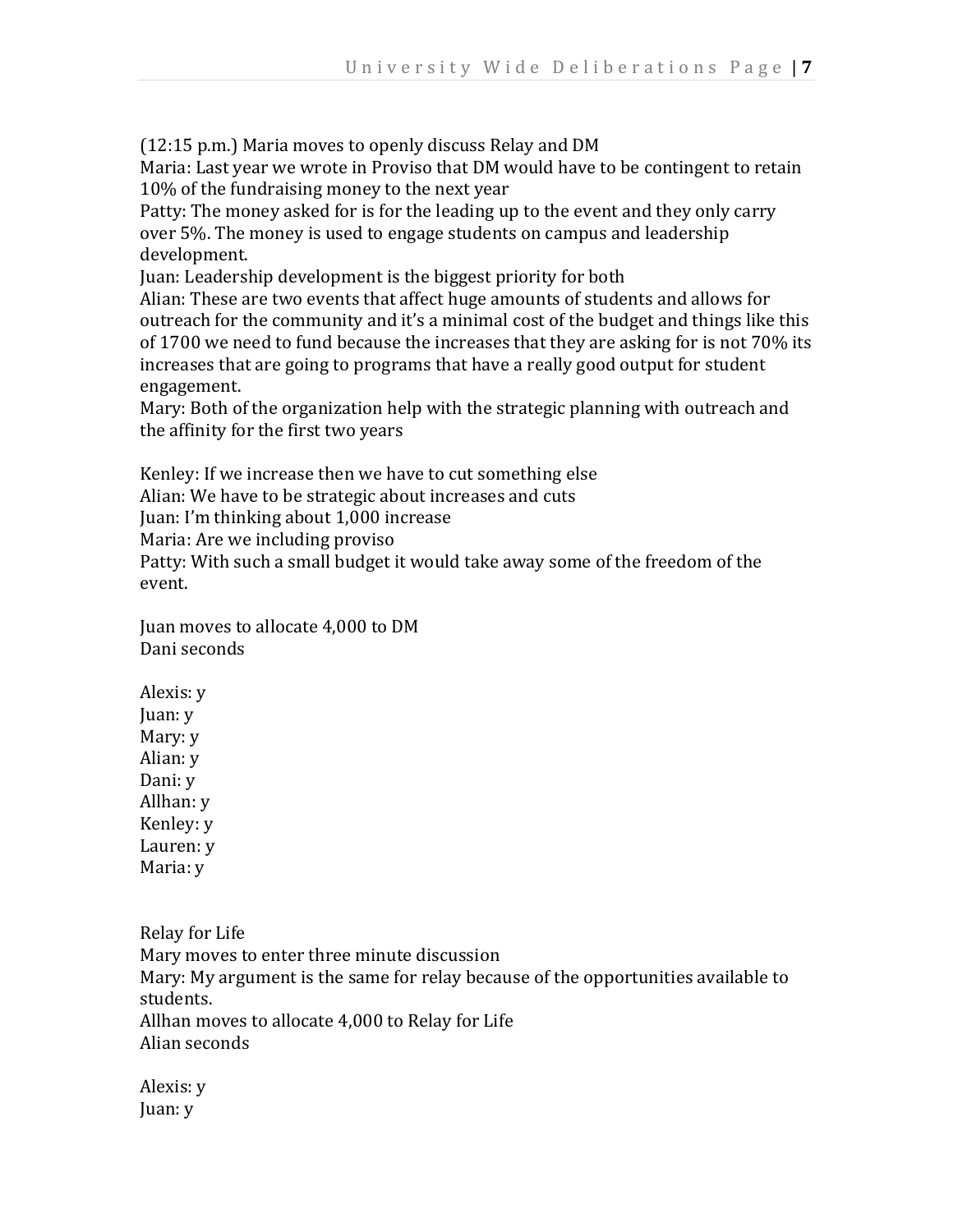Mary: y Alian: y Dani: y Allhan: y Kenley: y Lauren: y Maria: Abstain

Alian: Before we go to aB I think we should talk about the SGA intern program. It has shown some great results because it encompasses the future leadership of SGA and other organizations. Allhan moves to allocate 9,000 to Intern Program Alian seconds Alexis: y Juan: y Mary: y Alian: y Dani: y Allhan: y Kenley: y Lauren: y Maria: y

Alexis: Did we fund the student life awards Mary: yes

Juan moves to a five minute discussion on aB Danielle seconds 12:28 p.m.

Juan: I feel like we can't fund the new two line items Mary: I feel like the seminars are a good option that affect 500 students Allhan: If we increase the 1,000 then what makes us sure that it wont be used for something else Juan: With a larger budget I think that we can proviso. Silvanna: You can give me line item by line item and add them up

Alian: I am passionate about the program because I know the effects of this but I think the best thing that we can do is keep it as is to not have to cut it. Out of discussion at 12:32

Juan moves to allocate 70,000 to Alternative Breaks Alexis: y Juan: y Mary: y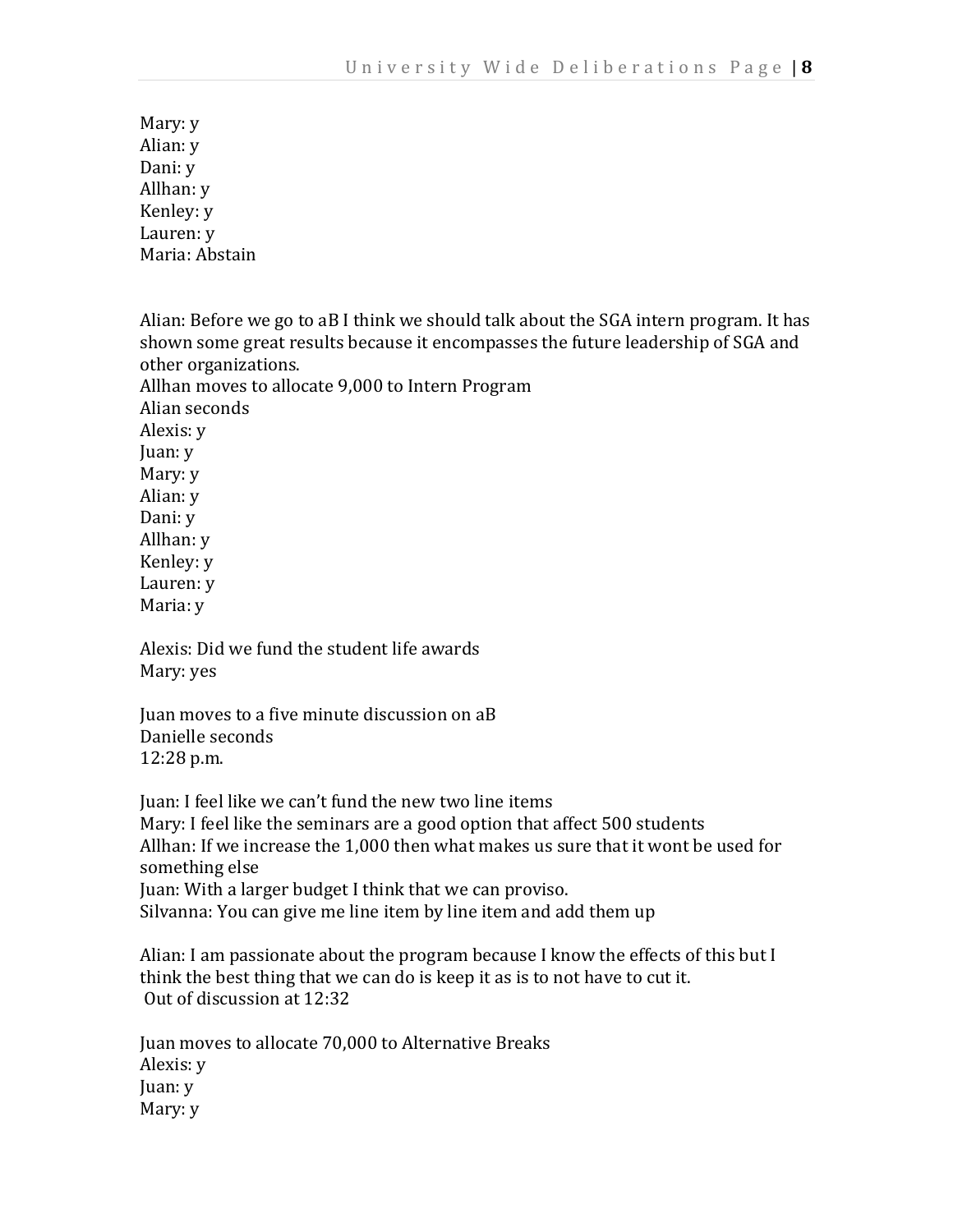Alian: y Dani: y Allhan: y Kenley: y Lauren: y Maria: y

Allhan: I think we should move into discussions about who can function on a cut

Allhan: Is MPASS a u-wide thing because we had a request at BBC specific that included MMC. Wouldn't it be smart to have them combined? Matilde: It would be up to you to act accordingly

Juan: I think that we should do a 5,000 cut of MPASS because Alian: I know that they do a lot of good things but most of the money goes to two specific events Allhan: Well the money in homecoming also goes to more two events Alian: The reach for Homecoming is larger than MPASS.

Alexis: I would feel more comfortable cutting them 3-4 thousand instead of 5000 Mary: Why not 5000? Alexis: Does everyone agree with cutting 5000 All agree Mary: We can cut overall instead of line item

Juan moves to allocate 60,000 to MPASS Alian seconds (7 Yes- 2 No) Alexis: y Juan: y Mary: y Alian: y Dani: y Allhan: No Kenley: No Lauren: y Maria: y

Alexis: Let's move on to BSU

Maria: We should look in to Orientation because that will take us into a much lower number Mary: Let's move in to a three minute discussion (12:46)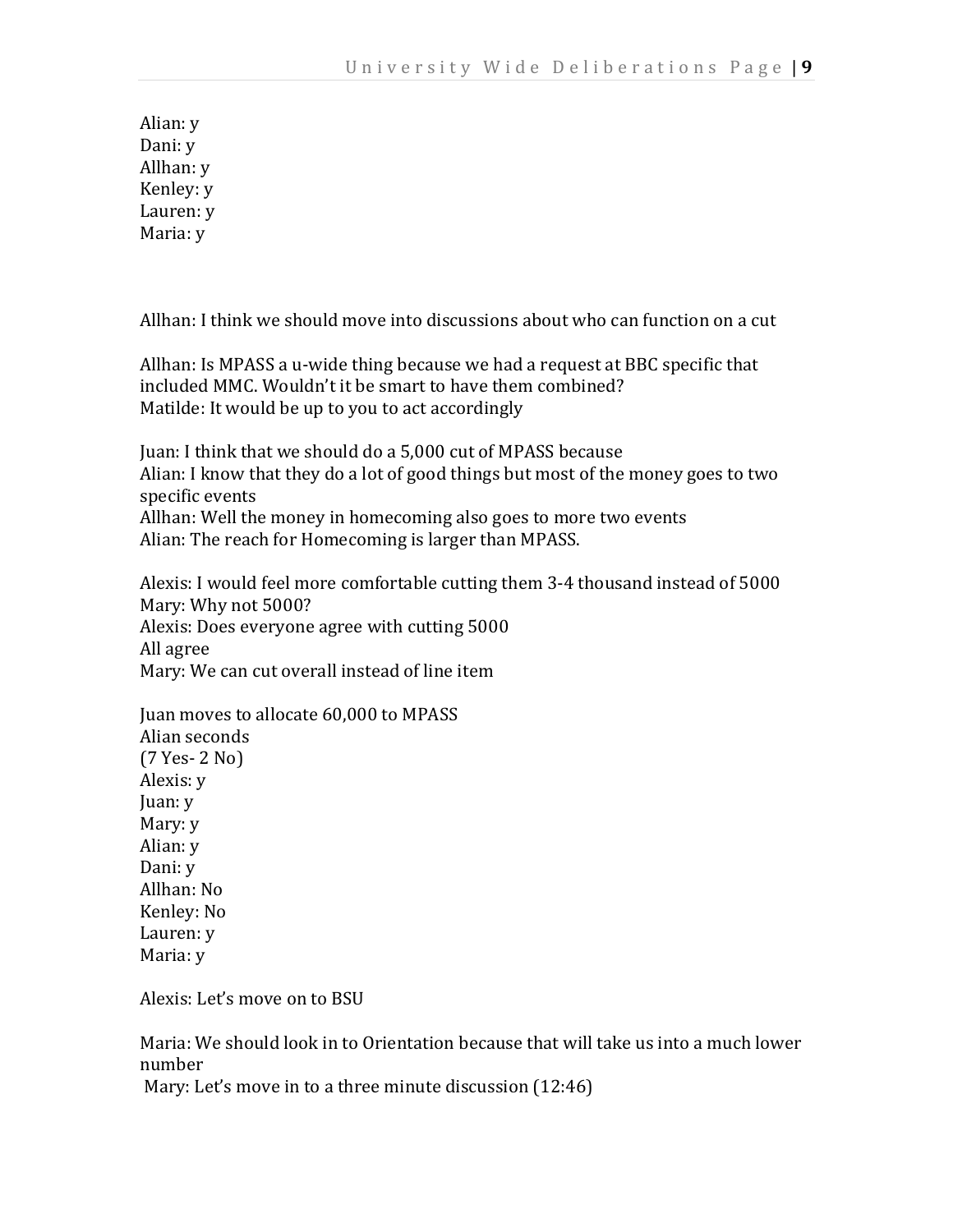Alian: They asked for 20,000 to add two more session and I think it's a great program that helps students but they asked for more 50% Increase Juan: How much was the cut last year? Alexis: We didn't cut them, they got an increase

Silvanna: In the second deliberation they got an increase. Originally they got 195,000 but the second round they got 235,000 Alexis: That was probably stipend

Mary: Let's extend the discussion by five minutes Alian: I think we should cut them to 200,000 Alexis: It was a special request item that we allocated them for.

Alian: I think that 200,000 is a good number Maria: Did we figure out the number Juan: There was a special request Maria: What was the request for?

Jose: I suggest we table it while we get last year's budget Move out of discussion 12:51

Alexis: They do a lot of professional programming and a lot of programming, last year they were cut last year 12%

Allhan: They don't do programming at BBC so were funding an MMC council

Alian: We can proviso them to do more BBC programming Kenley: I think if we cut them it'll hinder the chances of them going to BBC at all Maria: I think that we might have to cut them realistically speaking.

Alexis: The number of people that these people impact with the number of students that they have? The number that is presented here is very strategic

Mary: Since we cut MPASS and then we cut BSU then we are eliminating programs for the group of students

Kenley: I think we can proviso half the events to be at BBC Allhan: I disagree because we are shackling people

Alexis: We can proviso them to have a signature event at the BBC Juan: Like for Black History Month they could do an event over there

Kenley: If we fund the 69K, how will that affect the programming especially for BBC. Mario (Graduate Assistant): We would have to work to make sure that we are targeting the black population on both campus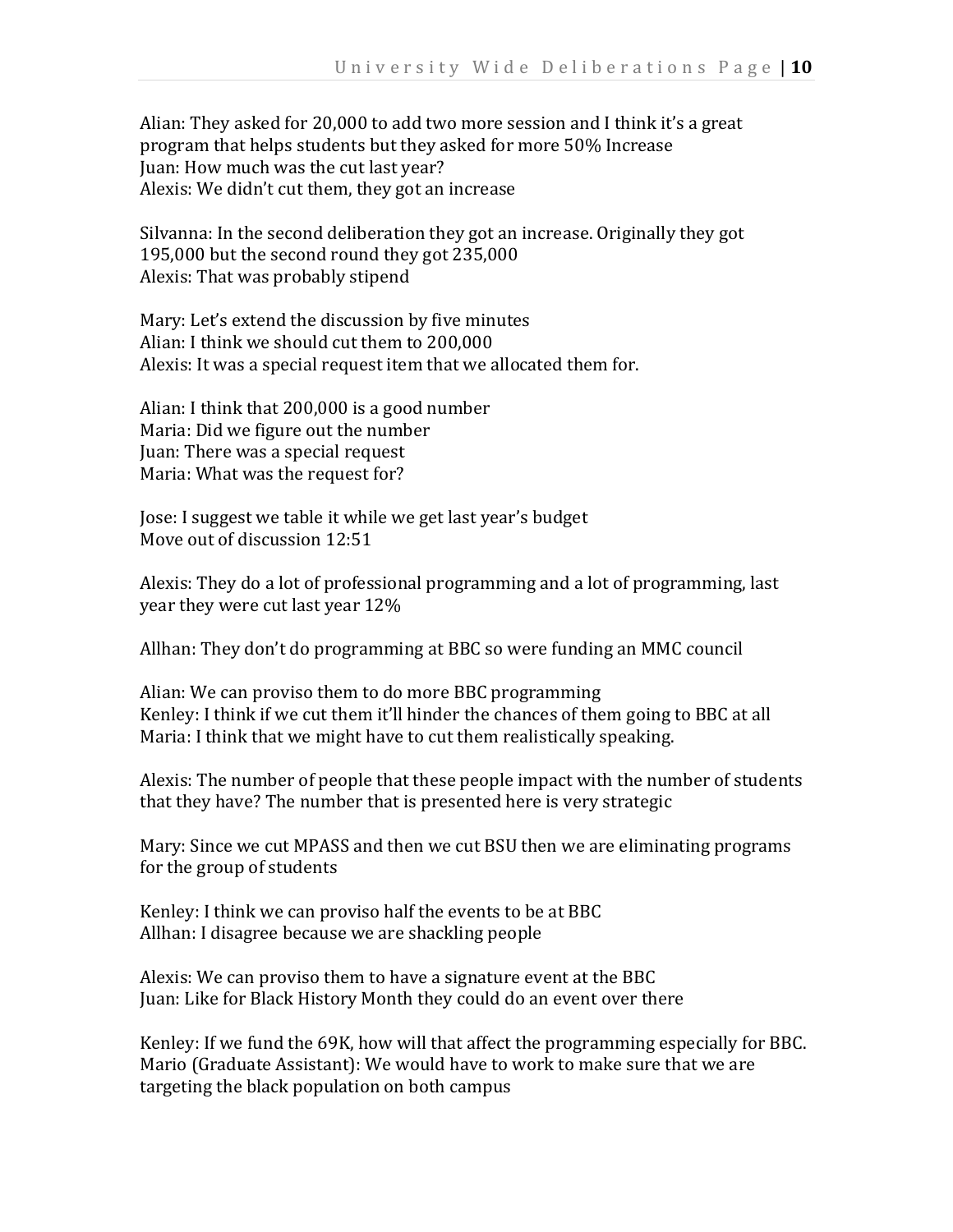Alexis: IF we proviso the amount to go to BBC programming then how will that affect the overall programming?

Mario: We would have to see what the proviso entails and compare MMC and BBC and see what we could do with the money and program for the money that is allotted to BBC.

Maria asks for a point of person privilege

Jose: Being historical, say something specific that you would like to see. How is it defined for you to create a strategy for the students to deliver back on what you are asking of them? As an administrator I would like to know what you would like to see so that it commands presence

Allhan: So this year you want us to be specific in Proviso

Jose: just give an idea of what you would want from the BBC side

Mary: We could ask for one lecture and one Black History month event to be held at BBC. A maybe cultural event forum. Giving them three events

Alian: I'm getting a feeling that you guys want a percent put on that. It's one to 5. I think we should table that until after lunch Allhan: We can vote now on the number but proviso has to be given on Friday

- proviso will be decided on Friday

Alian moves to allocate 70,000 to BSU Juan Seconds

- Alexis: y
- Juan: y
- Mary: y
- Alian: y
- Dani: y
- Allhan: y
- Kenley: y
- Lauren: y
- Maria: y

Lunch break at 1:10PM Back into session 1:39PM

Mary opens discussion for OPP

Allhan: What is the parent and family day?

Jose: It is during homecoming week and it's a lunch where the president attends and the families walk over to the parade

Allhan: It's the difference between one budget and the second

Alian: Have they been able to do the parent day without the increase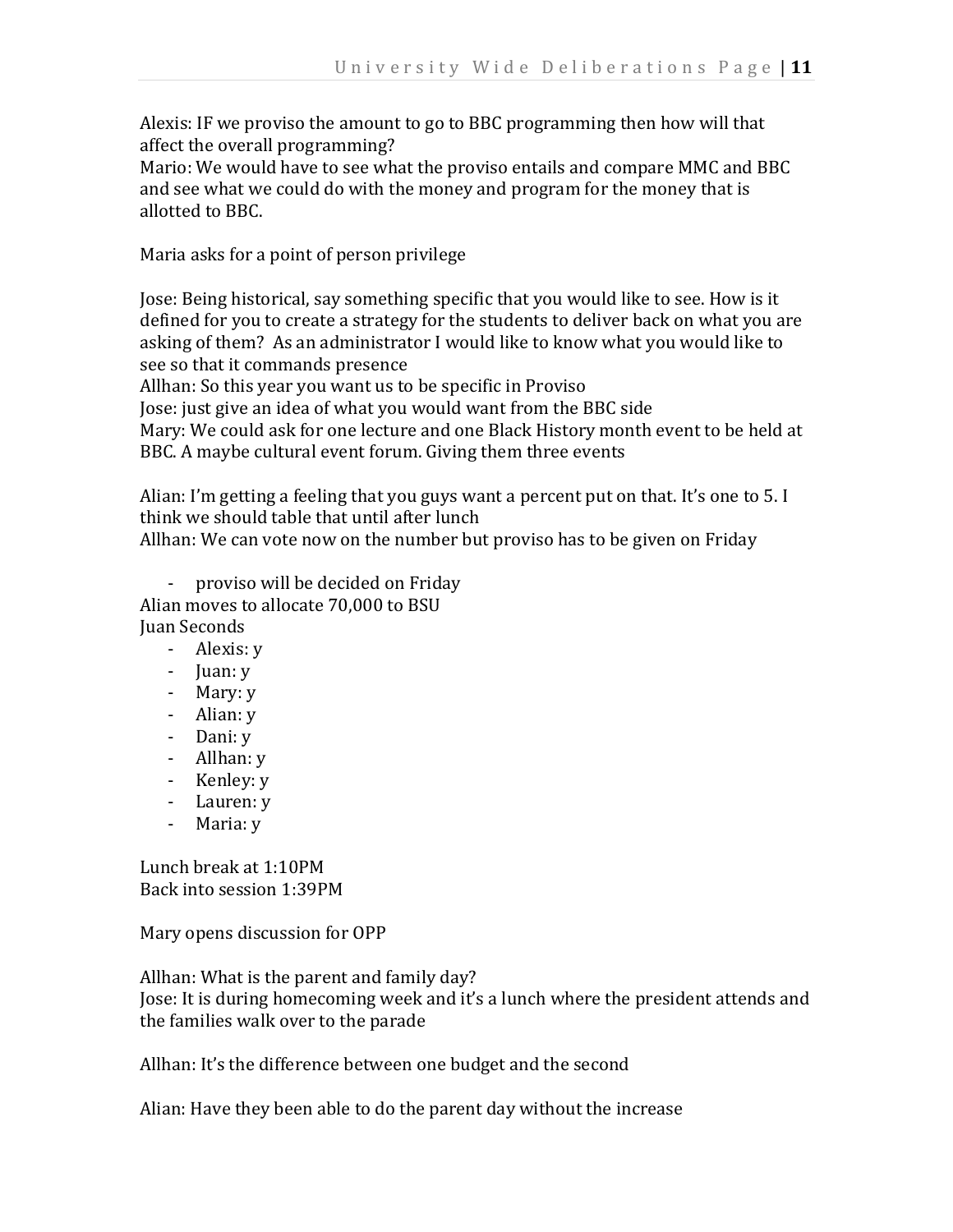Jose: The expectations for it increased similar to the way at the convocation

Alian moves to allocate \$205,000 to OPP Juan seconds Alexis: y Juan: y Mary: y Alian: y Dani: y Allhan: y Kenley: y Lauren: y Maria: y

Mary: Can we go back to the other page to see other priorities?

Juan: Can we move to the Honors College? Mary: Let's move to Honors College

Alexis moves to zero fund the Honors College Allhan seconds Alexis: y Juan: y Mary: y Alian: y Dani: y Allhan: y Kenley: y Lauren: y Maria: y

Mary: Let's move to debate

Alian: We could fund the same amount Matilde: It might be good to consider other areas that have other funding streams. We have to get it our self or no one will fund it whereas some others can get funding from academic entities.

Alexis: Let's cut 5,000 to 25,000 and keep moving Alian: I'm ok with cutting the debate but I'm not ok with increasing.

Allhan: We have to think about it as a new request Alexis: No one knows that it's a new budget request, to them they are starting from 30,000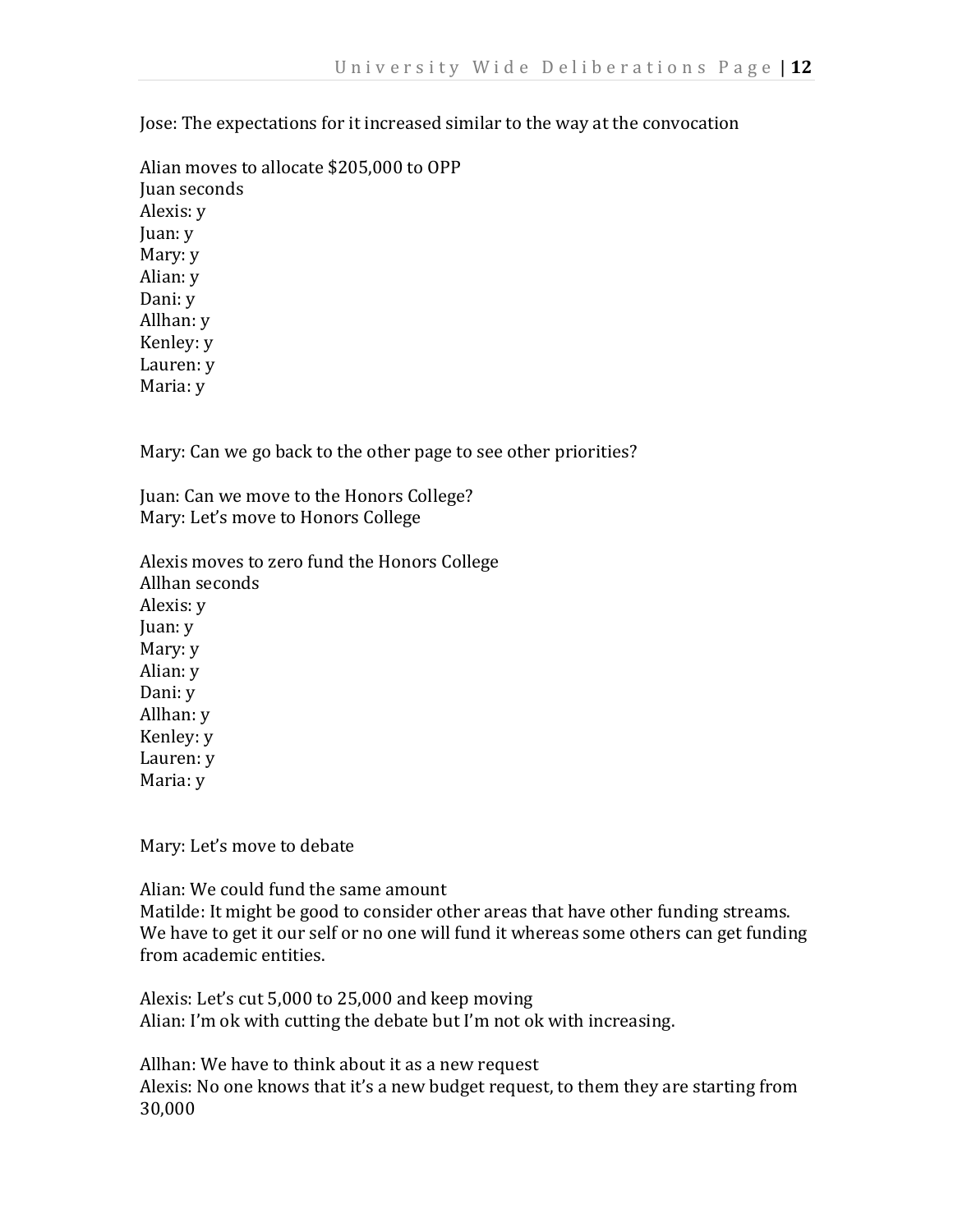Juan: We can explain it in a letter Alian moves to allocate 25,000 to debate team Allhan makes a friendly amendment to cut to 20,000 Motion fails

Jose: They are recognized as an award winning entity that brings name recognition to the university as they compete against Ivy League Schools

Alian: I have never heard about debate team so I don't think we should keep them the same, I think they could live with 25,000 Juan moves to allocate 25,000 to the Debate Team Dani seconds Alexis: y Juan: y Mary: y Alian: y Dani: y Allhan: y Kenley: y Lauren: y Maria: y

Juan: I think that we have to keep in mind about how they used to get a little bit of money from their membership, which they no longer have

Alexis: Whatever increase we give them I think that it's important to give them an increase

Maria: Whatever we give them, has to have proviso to go to the Trail of the Torch

Alian: Can we do 15,000?

Michelle: They are not in the division of student affairs, they are in the division of alumni. They are part of the fundraising entity

Mary: Do they get money from somewhere else Michelle: they should

Maria: They are hard to reach

Juan: We can fund them for trail of the torch and the training to the ambassadors for a total of 11,000

Maria: Can we ask whether they can get funding from other areas if we do cut them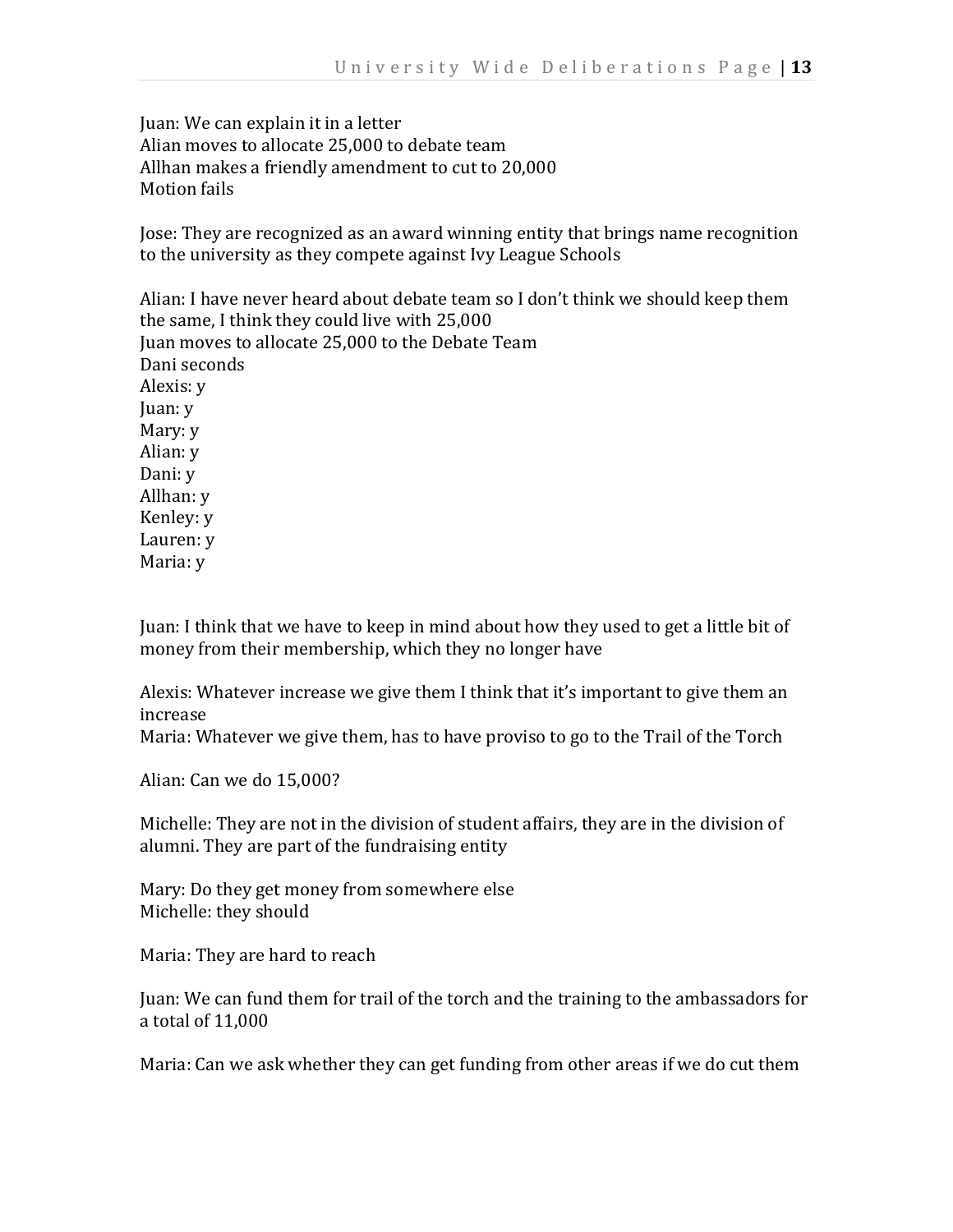Matilde: They are a 452 fund code meaning its mixed money and they get to keep left over

Alian: I think we can cut everything except trail of the torch because it's an important event to the university.

Alexis: I've met with Betty the advisor that they are not able to get money from other places for the programs even with the membership Point of clarification: is it for 10,000 or 11,000

Juan moves to allocate 10,000 to student ambassador program Alian seconds Alexis: y Juan: y Mary: y Alian: y Dani: y Allhan: y Kenley: y Lauren: y Maria: y

Proviso is to be set: Alian moves to set proviso: Increase over the last FY 12-16 allocation 1250 is used for the trail of the torch Alexis: y Juan: y Mary: y Alian: y Dani: y Allhan: y Kenley: y Lauren: y Maria: y Proviso is set

Mary moves for a three minute recess (2:18) Back into session at 2:29

Alian: I think we should for FIU in DC because there's no money, I move to zero fund FIU in DC Kenley seconds Alexis: y Juan: y Mary: y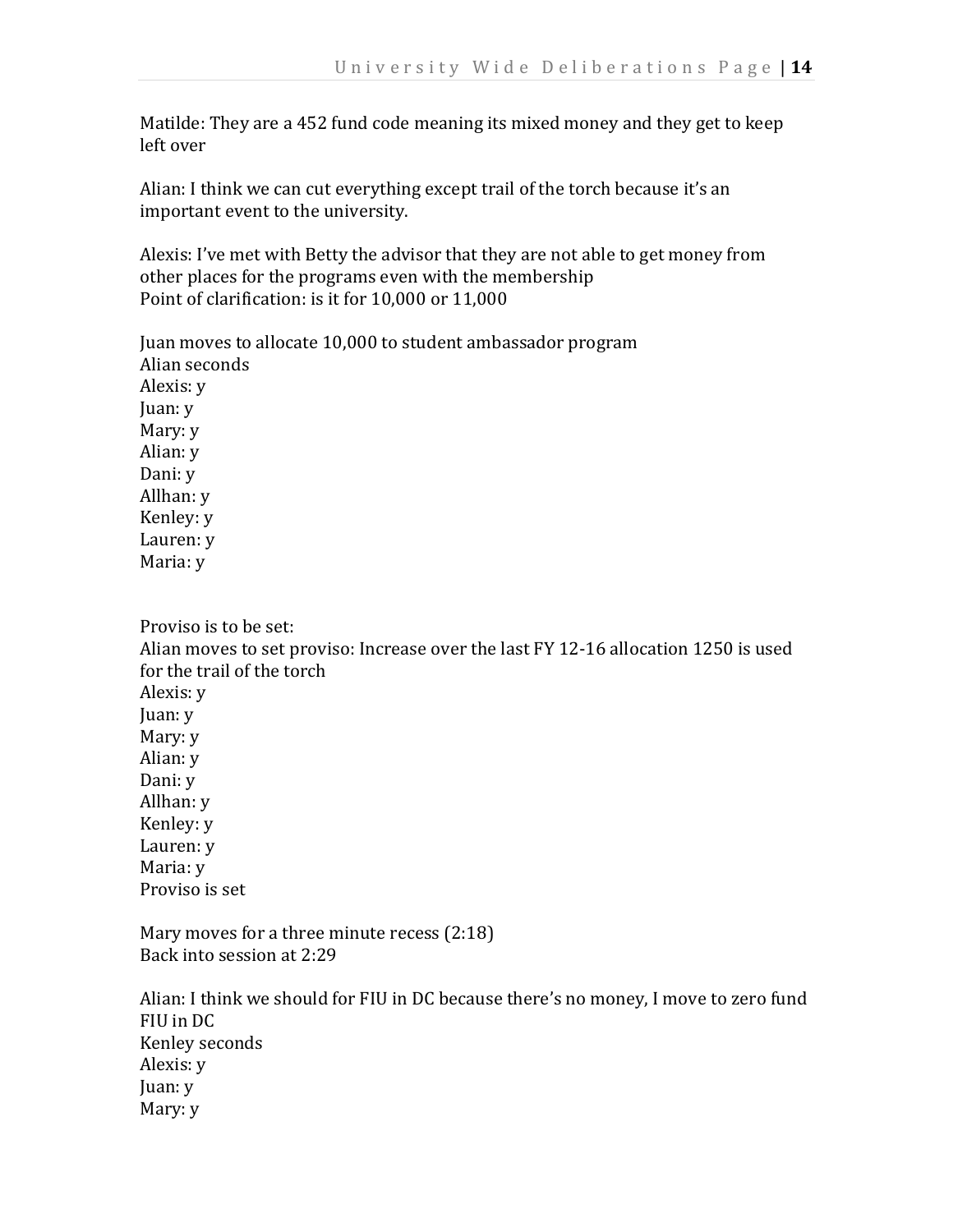Alian: y Dani: y Allhan: y Kenley: y Lauren: y Maria: y

Diversity day Mary: Let's look at what the request looks like. They are asking for 10,500

Juan moves to allocate 7, 600 for diversity day Alian seconds Alexis: y Juan: y Mary: y Alian: y Dani: y Allhan: y Kenley: y Lauren: y Maria: y

Alian: I'd like to discuss Conduct and Conflict resolution. They are asking fro 16,000 and they had 12, 254. I think that they should be funded at 12,000

Alian moves to allocate 12,000 to Student Conduct and Conflict Resolutions Dani seconds Alexis: y Juan: y Mary: y Alian: y Dani: y Allhan: y Kenley: y Lauren: y Maria: y

Alian: A question for the advisors and Jose, for SAGA where did they get their funding

Jose: Campus Life MMC&BBC would donate money to function the program Alian: What would happen if we zero funded SAGA?

Jose: They would go back to asking from Campus Life but that is how you get the grads that would eventually be working as advisors and administrators.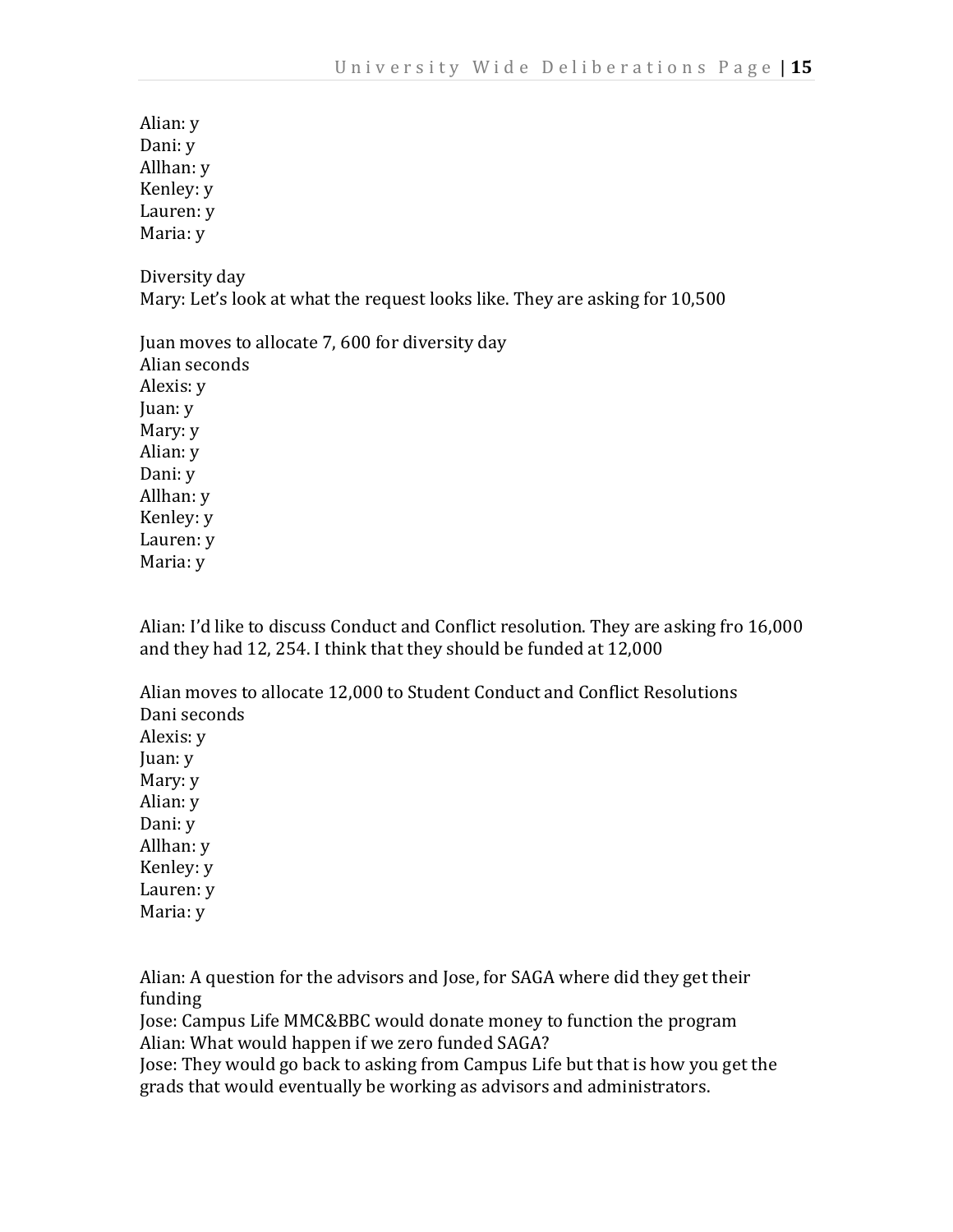Kenley moves to allocate 4,000 to SAGA Juan seconds Alexis: y Juan: y Mary: y Alian: y Dani: y Allhan: y Kenley: y Lauren: y Maria: y

Freshman Luau

Allhan: The extra thousand is to engage the housing students that are going to be at BBC

Alexis: I think we should keep it the same, and is there a way to engage the freshman and attract them

Allhan moves to allocate 10,400 to Freshman Luau Alian seconds Alexis: y Juan: y Mary: y Alian: y Dani: y Allhan: y Kenley: y Lauren: y Maria: y

Miss FIU

Mary: They are asking 11,000

Alexis: You all asked for 5,000 increase what happens if we keep it the same? Shannon: It limits what we could do for the promotional aspect of the pageant and other expenses

Alian: I love the pageant and the success that it's been but I think we should fund it at 6,805 of the previous years.

Alian moves to fund 6, 805 to the Miss FIU Scholarship Pageant Kenley seconds

Alexis: y Juan: y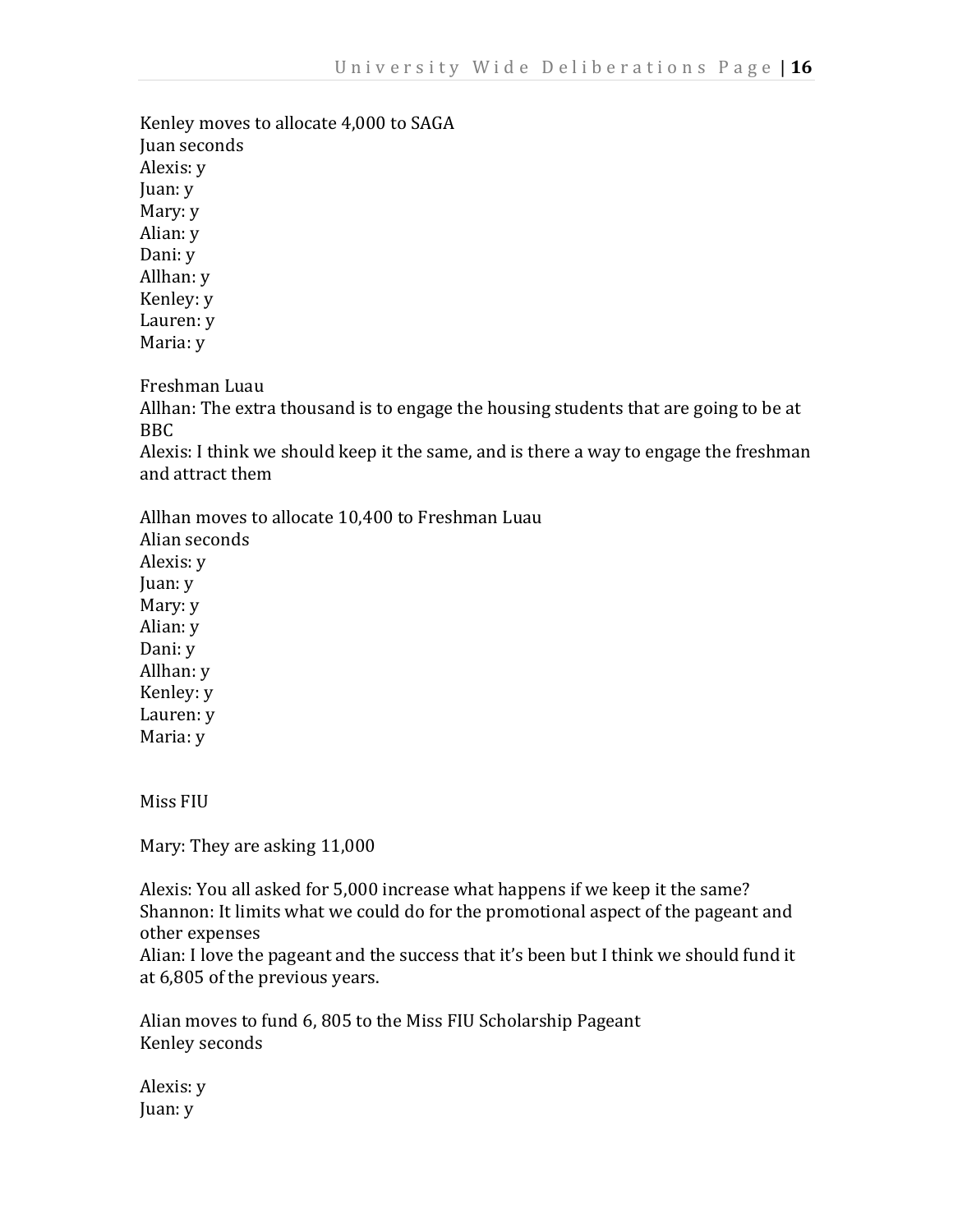Mary: y Alian: y Dani: y Allhan: y Kenley: y Lauren: y Maria: y

Alian moves to fund Order of the Torch at 1,000 Dani seconds Alexis: y Juan: y Mary: y Alian: y Dani: y Allhan: y Kenley: y Lauren: y Maria: y

Allhan: Matilde last year when we got 946 we have to subtract 257 to the water treatment

Matilde: The money came from ACB

Juan: Can we go over the special project from CLS? I think that we are struggling with money and we just don't have the money to fund the professional staff Alexis: we need an institution to not make it an institution driven initiative and the way is to have an administrator to run the student driven changemaking. We need to have a person from the student affairs to organize students and organize them in the outlets of changemaking. I sit on the budgeting on the institution and when talking about the Ashoka, its put aside and funded separately. What can we invest in the assistant director because it's important as a student to say that this initiative is important to us?

Juan: That brings us to the reality that we don't have the money, we would love to contribute but the numbers are not on our side. Because in FIU in DC the money is mostly going to grads as well

Alian: We can't take it out of ACB so it has to come out of the money 2.9 million Alexis: Is there a special reason why the money that we can take out of ACB has to be special projects?

Matilde: Because it's non- recurring

Alexis: We started with 4.4 million and now we are at 2.9 can we request 600,000 and it goes in to the budget.

Matilde: It's a great deal where we are being matched.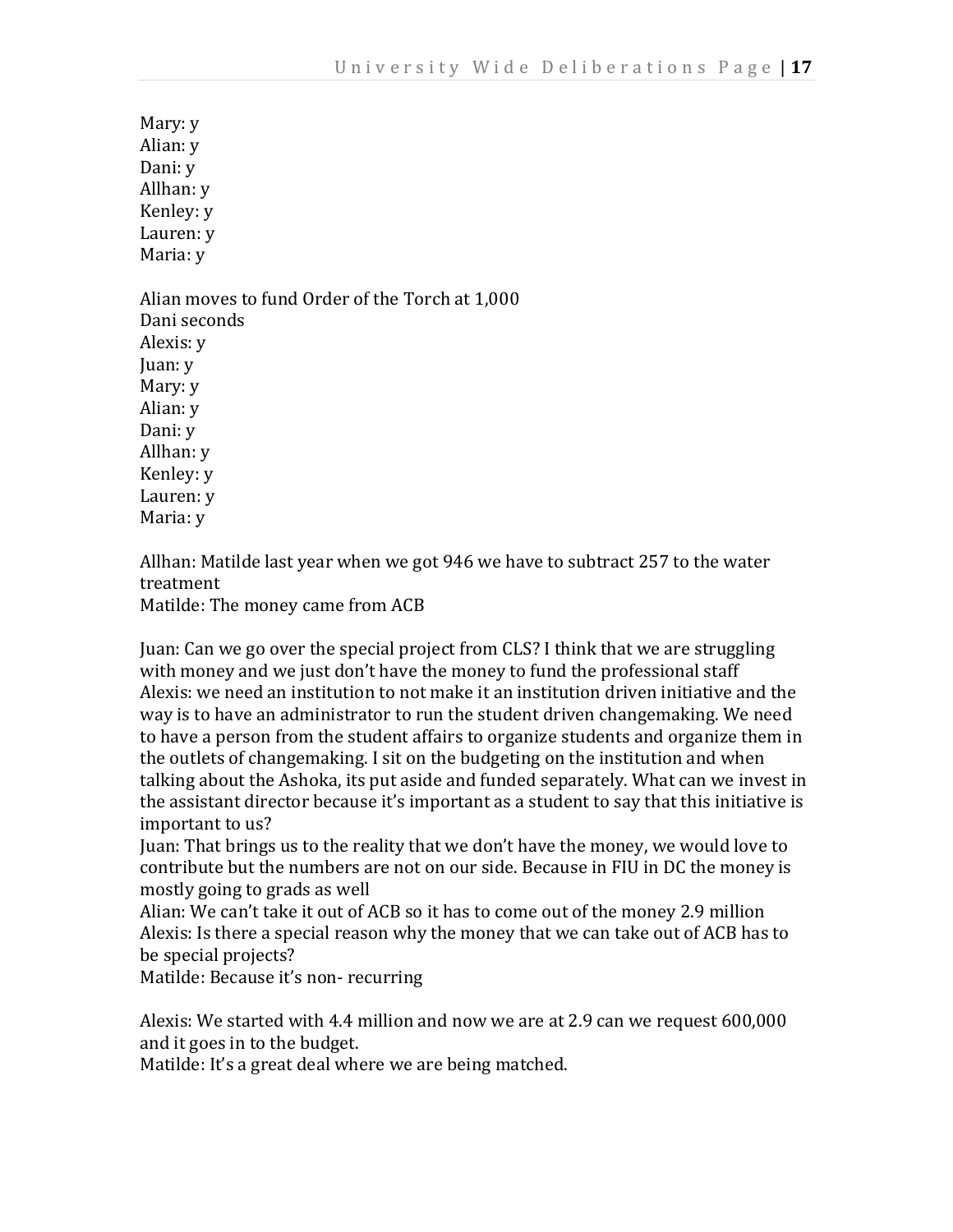Allhan moves to a five minutes recess, Juan seconds 3:03PM Back in session at 3:15PM

Alian: Can you explain everything to everyone else? If we use the \$248,767 and put it in to homecoming what would happen? Matilde: That's risky and I would not recommend it

Matilde: Last year \$2,471,000 and BBC has \$810,000.

Alian: Can we decide what to do 30K?

Maria moves to suspend the rules, Juan seconds

Maria: Can we see what the numbers what it would look like if we were to fund the CLS position.

Alexis: Can we revisit the FIU in DC because it's a one-time thing where we can take it out of the ACB or the special projects fund.

Maria: Can we look at other line items that are to be prioritized as well and affect more students?

Mary: Can we look at other special projects? Because there are more projects that affect

Alian moves to remove 31,674 from the current budgeted 425,000 of Homecoming and add that amount to the CLS position for 31,674. Alian moves to take out 31,674 from the special allocation reserve and allocate that to FIU Homecoming Maria seconds

Alexis: y Juan: N Mary: N Alian: Y Dani: N Allhan: y Kenley: Abstain Lauren: y Maria: y **Motion fails** 

Mary: I think that we need to adjourn and go back to evaluate the projects and the priorities. We are talking about the same thing and moving around money and going nowhere.